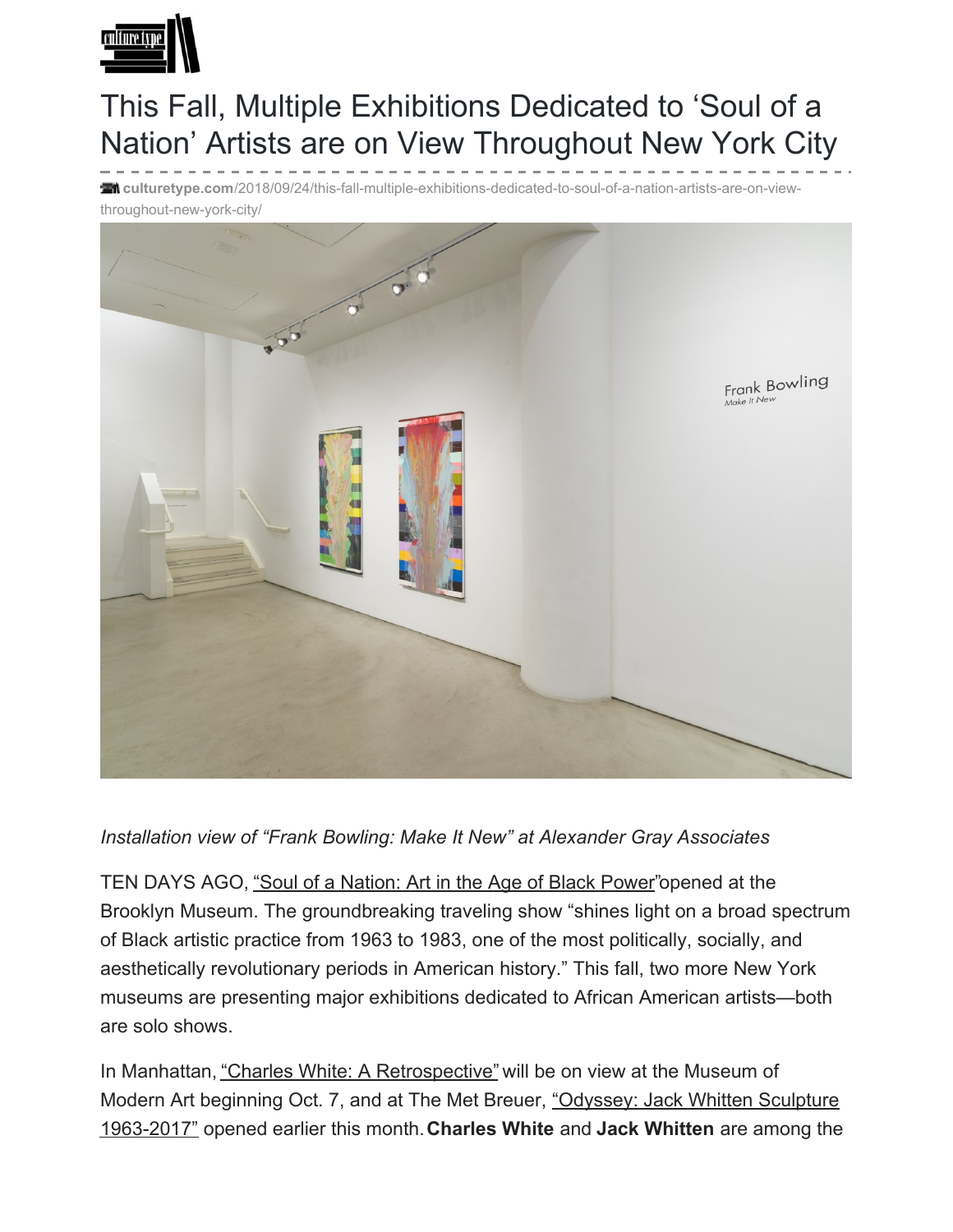artists represented in "Soul of the Nation." Additional artists with works featured in the monumental exhibition are the focus of solo shows at galleries throughout the city.

**Frank Bowling** and **Lorraine O'Grady** are showing at [Alexander Gray Associates.](http://www.alexandergray.com/exhibitions) **Ed Clark** is at [Mnuchin](http://www.mnuchingallery.com/exhibitions/ed-clark). Works by **Noah Purifoy** are on view at [Tilton Gallery,](http://www.jacktiltongallery.com/content/5.exhibitions/3.current/Press Release.pdf) which is also presenting a parallel show "East Coast/West Coast" with works by Clark, **David Hammons, John Outterbridge, Betye Saa**r and **Timothy Washington.** Meanwhile, a [group presentation at Michael Rosenfeld Gallery, "Truth & Beauty: Charles White and](http://www.michaelrosenfeldart.com/exhibitions/truth-and-beauty-charles-white-and-his-circle) His Circle," centers around White and also includes works by Hammons, Saar, and Outterbridge, among many others.

"Soul of the Nation" features some of the most thought-provoking and consequential artists making work, decades ago, in response to the Civil Rights, Black Power, and Black Feminism movements. (A good number are still working today.) The smaller, complementary shows foreground individual artists and offer an opportunity to see a wider selection of their works, gain a deeper understanding of their practices, and consider the arc of their careers.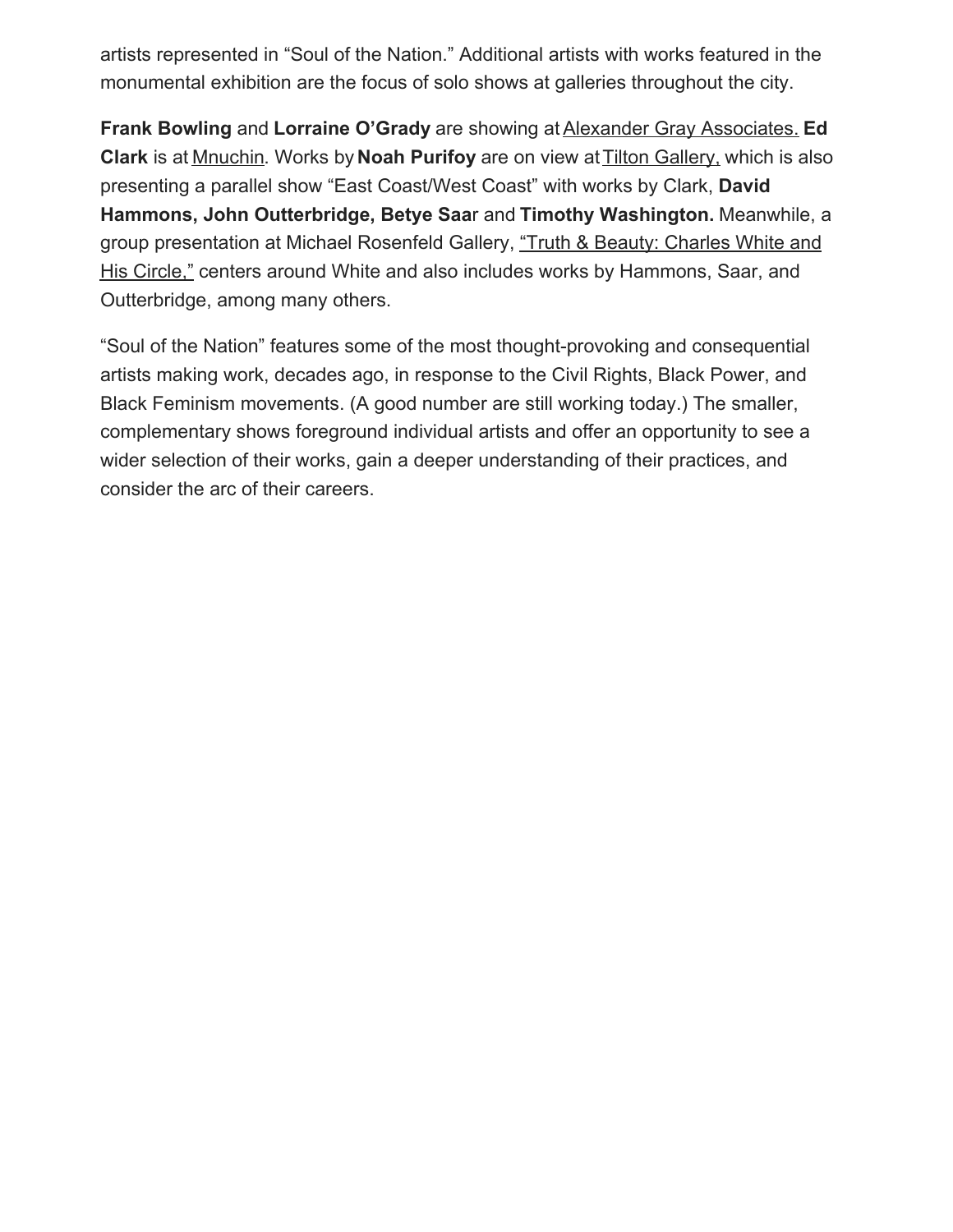

*BARKLEY L. HENDRICKS, (American, 1945-2017), "Blood (Donald Formey)," 1975 (oil and acrylic on canvas, 72 x 50 ½ inches / 182.9 x 128.3 cm). | Courtesy of Dr. Kenneth Montague I The Wedge Collection, Toronto. © Estate of Barkley L. Hendricks. Courtesy of the artist's estate and Jack Shainman Gallery, New York. Photo by Jonathan Dorado, Brooklyn Museum*

**[Soul of a Nation: Art in the Age of Black Power](https://www.brooklynmuseum.org/exhibitions/soul_of_a_nation)** @ Brooklyn Museum | Sept. 14–Feb. 3, 2019

More than 150 works by 60 artists, working both individually and within collectives such as Spiral and AfriCOBRA, are presented in this show, which is dedicated to one of the most revolutionary periods in American history. Works produced between 1963 and 1983 by Benny Andrews, Romare Bearden, Dawoud Bey, Elizabeth Catlett, David